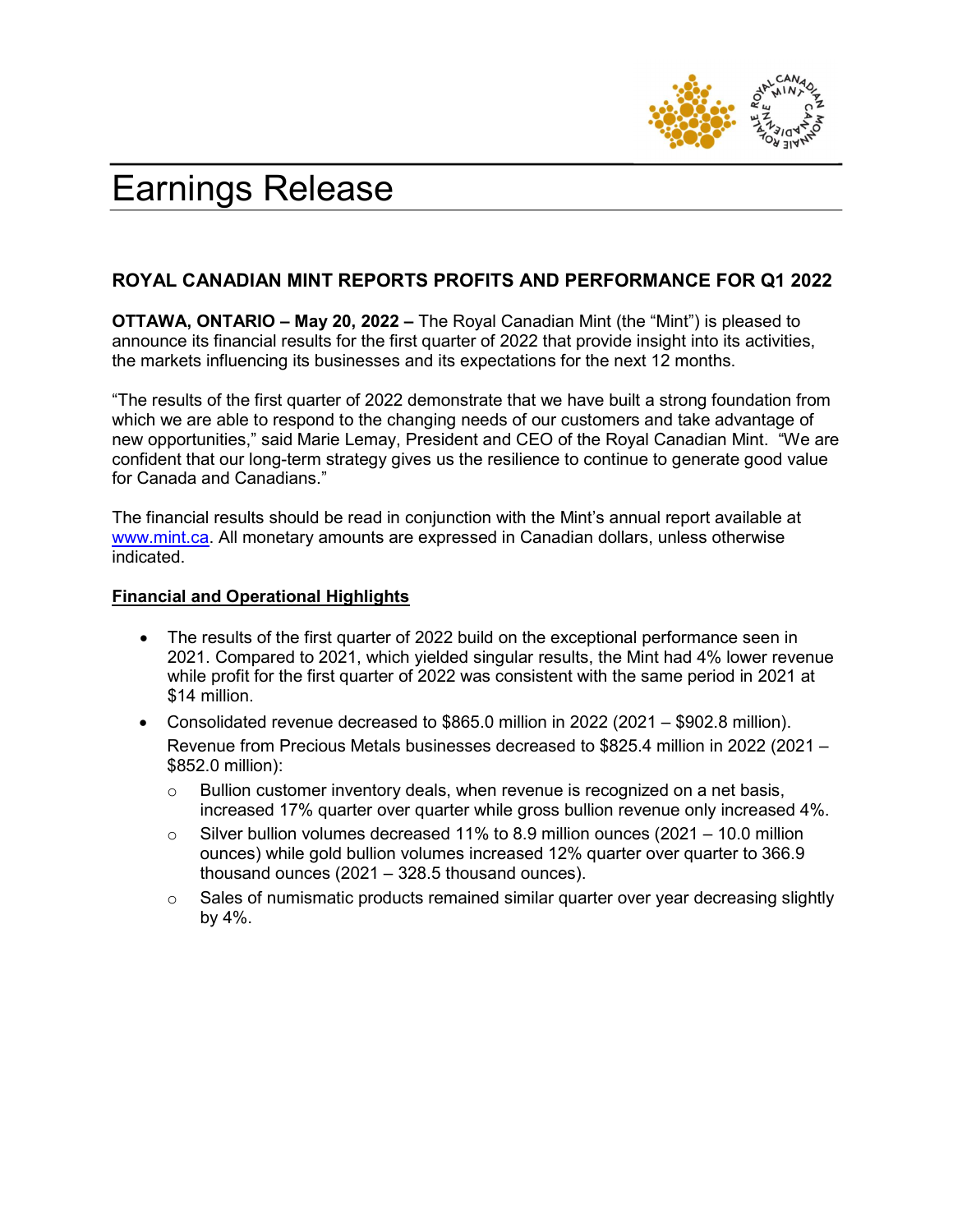Revenue from Circulation businesses decreased to \$39.6 million in 2022 (2021 – \$50.8 million):

- $\circ$  Revenue from the Foreign Circulation business decreased 40% quarter over quarter with production and shipment of 288 million foreign coins and blanks, compared to 319 million coins in 2021.
- $\circ$  Revenue from Canadian coin circulation products and services remained similar quarter over quarter, increasing slightly by 4%.
- Overall, operating expenses increased 8% quarter over quarter to \$27.6 million (2021 \$25.6 million) mainly due to a planned increase in the number of employees to support the Mint's on-going operations and business transformation initiatives.
- Cash increased to \$88.6 million (December 31, 2021 \$69.3 million).

## Consolidated results and financial performance

#### (in CAD \$ millions)

|                                                              | 13 weeks ended |         |               |       |           |          |  |  |  |
|--------------------------------------------------------------|----------------|---------|---------------|-------|-----------|----------|--|--|--|
|                                                              | April 2, 2022  |         | April 3, 2021 |       | \$ Change | % Change |  |  |  |
| Revenue                                                      |                | 865.0   | \$            | 902.8 | (37.8)    | (4)      |  |  |  |
| Profit for the period                                        |                | 14.4    | \$            | 13.8  | 0.6       |          |  |  |  |
| Profit before income tax and other items <sup>1</sup>        |                | 15.8    | \$            | 26.0  | (10.2)    | (39)     |  |  |  |
| Profit before income tax and other items margin <sup>2</sup> |                | $1.8\%$ |               | 2.9%  |           |          |  |  |  |

(1) Profit before income tax and other items is a non-GAAP financial measure. A reconciliation from profit for the period to profit before income tax and other items is included on page 11 of the Mint's 2022 First Quarter Report.

(2) Profit before income tax and other items margin is a non-GAAP financial measure and its calculation is based on profit before income tax and other items.

|                 | As at                |                   |       |           |                          |  |  |  |
|-----------------|----------------------|-------------------|-------|-----------|--------------------------|--|--|--|
|                 | <b>April 2, 2022</b> | December 31, 2021 |       | \$ Change | % Change                 |  |  |  |
| Cash            | 88.6                 | S                 | 69.3  | 19.3      | 28                       |  |  |  |
| Inventories     | 79.3                 | \$                | 86.5  | (7.2)     | (8)                      |  |  |  |
| Capital assets  | 153.5                | \$                | 154.2 | (0.7)     | $\overline{\phantom{a}}$ |  |  |  |
| Total assets    | 414.1                | \$                | 405.5 | 8.6       | 2                        |  |  |  |
| Working capital | 134.2                | \$                | 122.5 | 11.7      | 10                       |  |  |  |

As part of its business continuity plan, the Mint continues to actively monitor its global supply chain and logistics networks in support of its continued operations. Despite its best efforts, the Mint expects COVID-19 and emerging variants as well as other external events around the globe to continue to have an impact on its performance in 2022. The Mint continues to mitigate potential risks as they arise and prioritize the health and safety of its employees, adjusting its work protocols as required by the provinces and the local health authorities.

To read more of the Mint's First Quarter Report for 2022, please visit www.mint.ca.